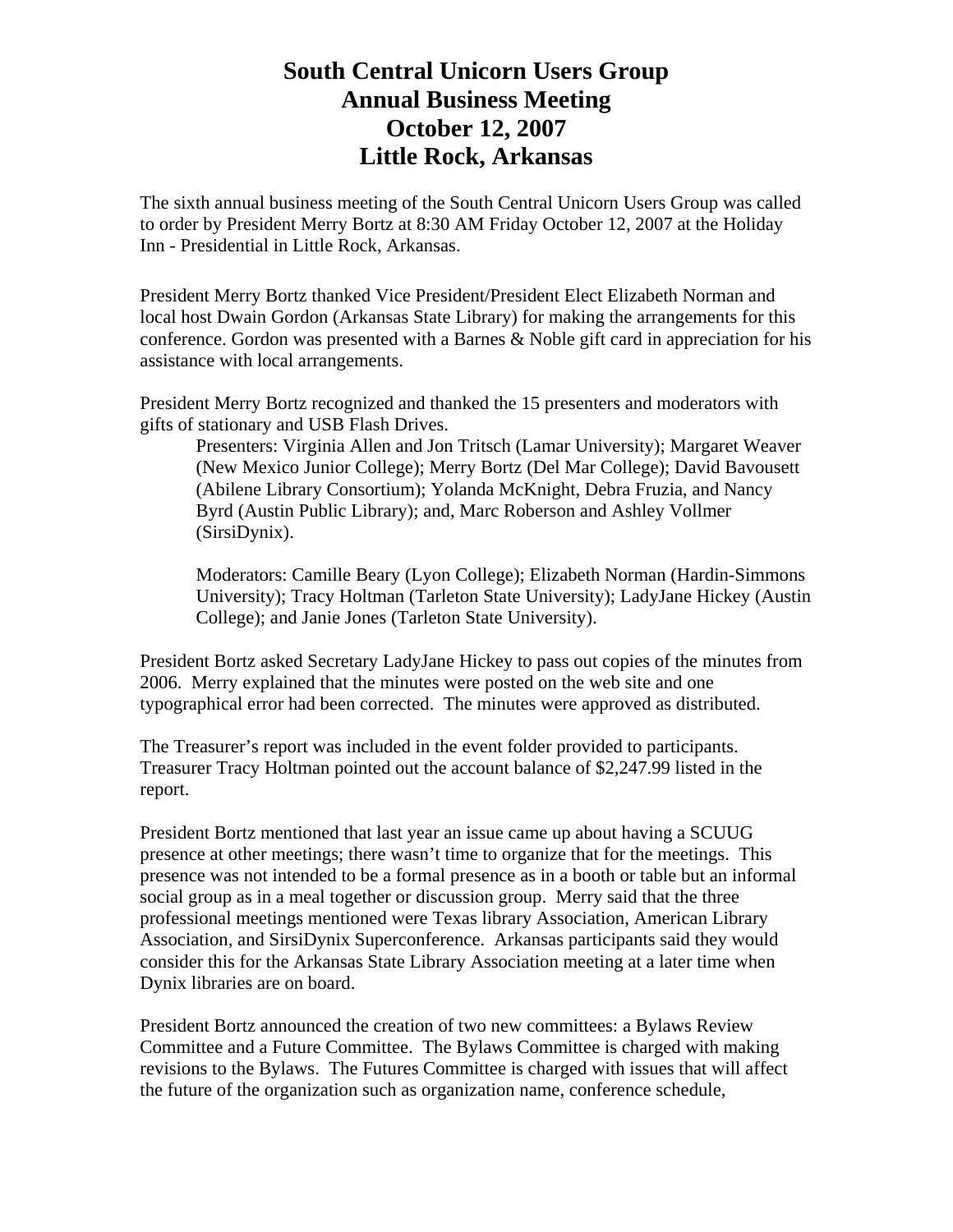conference location rotation, and exploring possible mergers with Horizon client regional user groups.

The Bylaws Committee will have the Past President (Merry Bortz, Del Mar College), the Secretary (Penny Reynolds, University of Texas at Tyler), Virginia Allen (Lamar University), Ross Burns (Sul Ross State University) Tracy Holtman (Tarleton State University) and Jane Hooker (Arkansas History Commission); all volunteers from the attendees.

The Futures Committee will have the Past President (Merry Bortz, Del Mar College), the Current President (Elizabeth Norman, Hardin-Simmons University), David Bavousett (Abilene Library Consortium), and Sally Hawkes (Arkansas State Library); all volunteers from the attendees.

President Bortz reminded us that last year we discussed the dates of Superconference and Unicorn Users Group International as a possible reason to move the SCUUG meeting from fall to spring. Merry announced that in 2009, UUGI was going to moving their conference from the spring to the fall; but now, it will be in Dallas, Texas in the spring. **Superconference 2008** will be held at the Detroit Marriott at the Renaissance Center, April 5-8, 2008. Bortz mentioned they are calling for presenters.

Further discussion ensued about the presenters for UUGI and what a great opportunity this is. David Bavousett stated a substantial discount is given to presenters so it is an opportunity for individuals whose institution cannot support full funding to apply. The presentation doesn't have to be on Unicorn or on technical issues. Bortz said there is a web site where people with ideas they don't want to present make those ideas available to individuals who do want to present. [ http://www.uugi.org/Conferences/conf\_2008.htm ] Bavousett also mentioned "Lightning sessions" are a possibility.

A question from the membership inquired on the location of the next SCUUG conference. Bortz replied that the traditional rotation would put the next conference in the Western area of the region and that the location would be determined by the incoming Vice President/President-Elect. Bortz implied that as the sole Vice Presidential candidate was from Lubbock that it was likely to be the location of the next conference.

President Bortz said she sent out the call for nominees from Sept. 6-21 via the listserv. We had one nominee for each position: Ed Veal (Lubbock Public Library) for Vice President/President Elect and Penny Reynolds (University of Texas at Tyler) for Secretary. Bortz asked if there were any objections to adopt a motion to accept the nominees without addition. As there were no objections, the motion carried by unanimous consent. As the nominees ran unopposed Bortz asked if there was any objection to elect the sole nominees by acclimation. Lacking objection, the nominees were elected by acclimation through unanimous consent.

Door prizes of 2 GB USB Flash Drives, one \$25 Barnes & Noble Gift Card, and two \$50 Best Buy Gift Cards were distributed to selected individuals whose names were drawn.